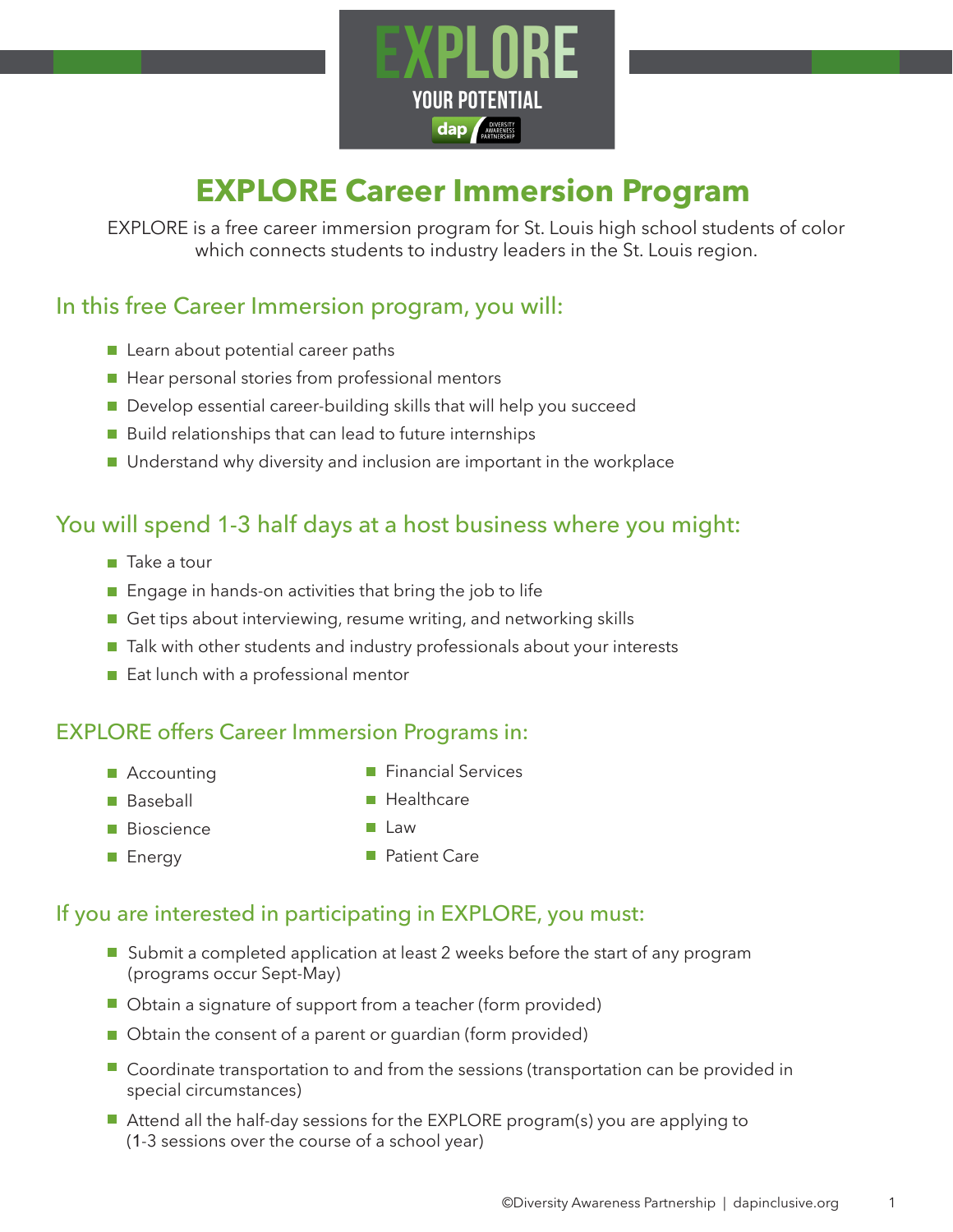

# **Student Application**

*Applications must be RECEIVED two weeks prior to the start of the first session for which you are applying.*

Please return this application to b.mcdonald@dapinclusive.org or mail to:

Bridget McDonald 40 N. Rock Hill Rd, Webster Groves, MO 63119

| <b>Student Full Name:</b>                                                                                                          |                                                                                                  |  |  |
|------------------------------------------------------------------------------------------------------------------------------------|--------------------------------------------------------------------------------------------------|--|--|
| <b>Student Email:</b>                                                                                                              |                                                                                                  |  |  |
| Zip Code:                                                                                                                          | <b>Student Date of Birth:</b>                                                                    |  |  |
| <b>Student Cell Phone:</b>                                                                                                         |                                                                                                  |  |  |
| <b>Parent/Guardian Name:</b>                                                                                                       |                                                                                                  |  |  |
| Parent/Guardian Cell:                                                                                                              |                                                                                                  |  |  |
| programs, and internship/career opportunities: Yes                                                                                 | I give DAP and the host business permission to contact me about program evaluation, future<br>No |  |  |
| School Name: www.communication.com                                                                                                 |                                                                                                  |  |  |
| Grade Level:<br>10 <sub>th</sub><br>9th                                                                                            | 11th<br>12 <sub>th</sub>                                                                         |  |  |
| Race/Ethnicity:                                                                                                                    |                                                                                                  |  |  |
| Alaska Native<br><b>African American</b>                                                                                           | Bi/Multi-racial<br>Latinx<br>Middle Eastern<br>Asian                                             |  |  |
| Native American <b>Pacific Islander</b><br>Demorf Self-Identify: www.communication.com/www.communication.com/www.communication.com |                                                                                                  |  |  |
| Gender: Female<br>Male                                                                                                             |                                                                                                  |  |  |
| Please list any dietary needs for program planning:                                                                                |                                                                                                  |  |  |
| If accepted, how will you get to the program?(Choose one)                                                                          |                                                                                                  |  |  |
| Counselor/Teacher<br>Parent/Guardian                                                                                               | Self<br>Need Assistance                                                                          |  |  |
| Name of Driver:                                                                                                                    |                                                                                                  |  |  |
| Email:                                                                                                                             | <b>Cell Phone:</b>                                                                               |  |  |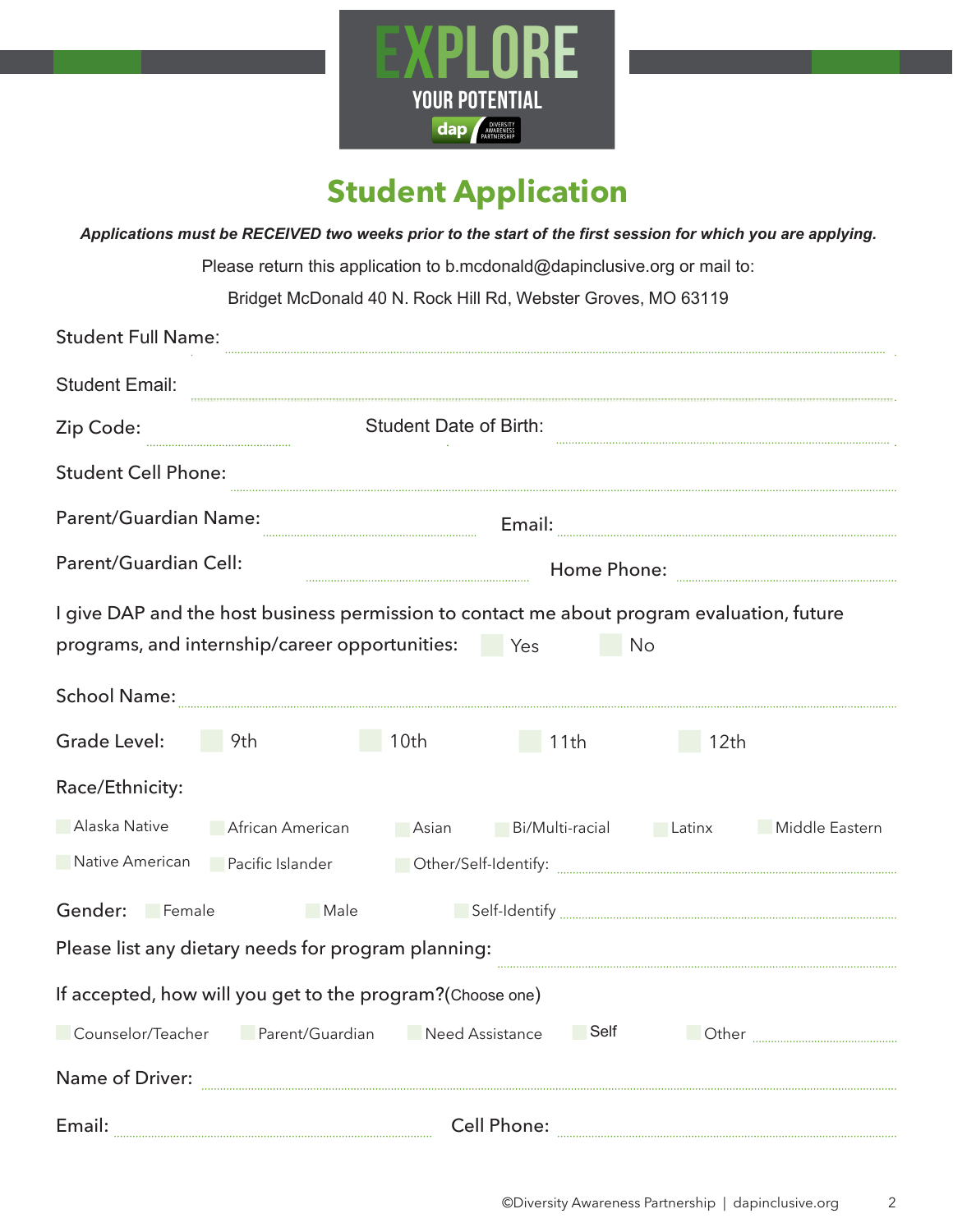

Please check up to four EXPLORE programs you are most interested in:

#### **EXPLORE Baseball** *With the St. Louis Cardinals*

This program might be a fit for students who enjoy engaging people, critical and analytical thinking, and persistence.

### **EXPLORE Patient Care** *With SSM*

This program might be a fit for students who enjoy working with people, medicine, laboratory research, or computers, equipment, and machines.

## **EXPLORE Energy**

#### *With Ameren*

This program might be a fit for students who enjoy computers, equipment and machines, problem solving, serving the community, or physical labor.

### **Fall/Winter: Winter/Spring:**

#### **EXPLORE Bioscience** *With Millipore Sigma, BioSTL, and Venture Cafe*

This program might be a fit for students who enjoy laboratory research, innovation, chemistry, or entrepreneurship.

### **EXPLORE Financial Services** *With Edward Jones*

This program might be a fit for students who enjoy entrepreneurship and business, numbers, money, or working with people.

### **EXPLORE Healthcare** *With Centene*

This program might be a fit for students who enjoy helping people, critical thinking, working with people, or web design.

### **EXPLORE Accounting** *With PwC*

This program might be a fit for students who enjoy numbers, working with people, money, or critical thinking.

### **EXPLORE Law** *With Husch Blackwell*

This program might be a fit for students who enjoy negotiation, logic, critical thinking, or working with people.